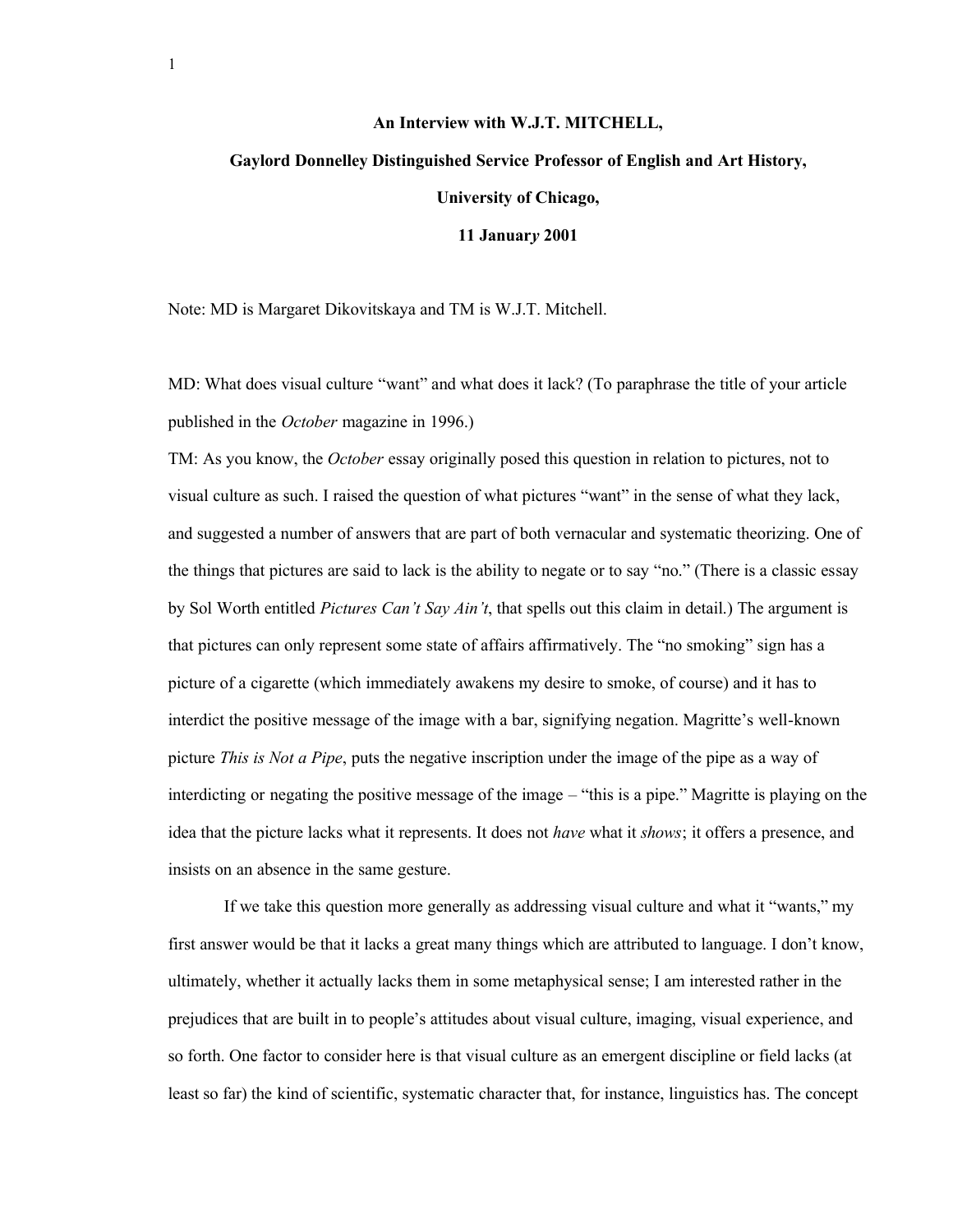of visual culture as a discipline or field is quite comparable to linguistics. Linguistics is the general science of language, of all languages; more narrowly, linguistics is the science that deals with the structures of language that underlie any particular speech act or textual formation. The aims of visual culture as a discipline are somewhat analogous. It has the same relation to works of visual art, as linguistics has to literature; visual *art* is to literature, painting to poetry (a very traditional comparison) as visual culture is to language in general. What visual culture – the visual process of seeing the world as well as making visual representation – "lacks," then, is a structural, scientific, systematic methodology. There is no Chomsky or Saussure for visual culture (unless you think of Panofsky and the Warburg school as aiming in this direction, toward a "bildwissenschaft," a science of images). And this lack of a scientific theory of visual culture may be the result of a fundamental difference between visual perception, imaging and picturing on the one hand, and linguistic expression on the other. Language is based on a system (syntax, grammar, phonology) that can be scientifically described; pictures and visual experience may not have a grammar in this sense. Bishop Berkeley argued in the 18<sup>th</sup> century that vision *is* in fact a kind of language, doubly articulated between ideas of sight and touch, but if it is a language, it is one that has so far eluded the net of linguistics. There is some kind of excess, density, and plenitude in visual culture that escapes formalization – which is not to rule out the possibility that some genius will come along and produce such a theory. My own intuition is that this excess of the visual, the "surplus" of images, is an intractable feature of visual culture, and it would be better not to aim at formalizing it within the straitjacket of linguistics. (Nelson Goodman's argument that images are dense, analog symbol systems, in contrast to the differentiated, articulated schemes of language – and argument that I discuss in *Iconology* – is relevant here. The infinitely nuanced variability of the analog sign, the lack of finite differentiation between characters, as in an ungraduated thermometer, puts limits on our ability to formalize the rules of pictorial representation). Indeed, some theorists have argued that language itself is not completely formalizable without a reduction that loses all the life of words, and that linguistics is not really a science at all. I remain agnostic on that debate.

2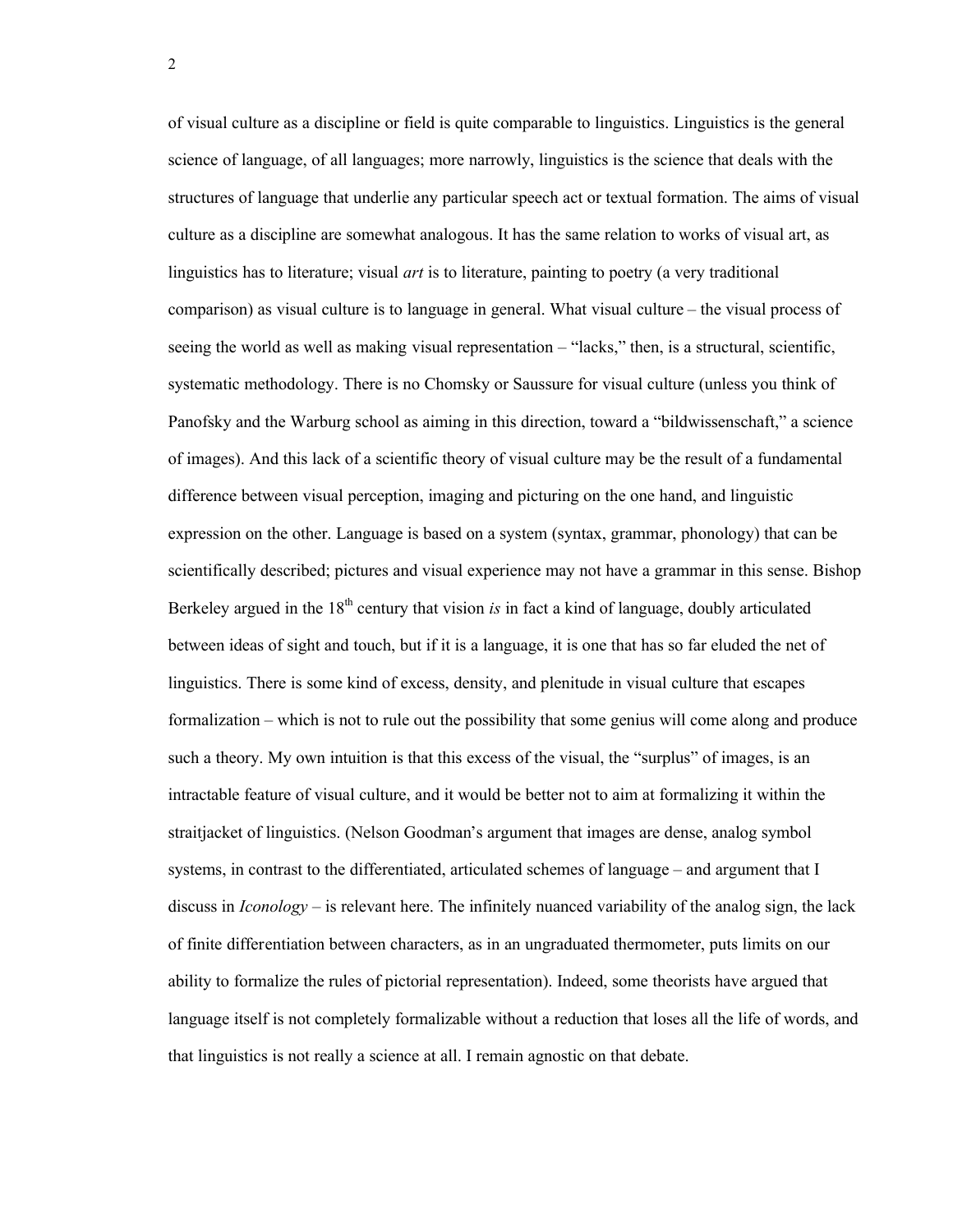MD: Why is art history not enough by itself for the study of the visual? In your article, "Interdisciplinarity and Visual Culture" (1995), you wrote that visual culture is an "inside-out" phenomenon in its relation to art history. Would you please expand on that thought? TM: Art history is not sufficient because it is focused – quite appropriately – on the history of art. It is concerned with works of visual art as certified and legitimated by some aesthetic tradition or institutional practice – sculpture, painting, photography, the museums, collections, galleries that house works of art – i.e. the fine arts, and visual representation. Visual culture addresses a much broader field, just as linguistics claims to occupy a broader field than literature in the realm of language. Just as the study of literature forms a subset of the study of language, so visual art is just one area of visual culture. Art history – at least in its traditional formations (and this is changing today) – is not enough by itself for the study of visual culture because is grounded in a distinction between (for instance) mass media, mass culture, kitsch, commercial art and "fine art" proper. Art history is not concerned with ordinary everyday practices of seeing, what I call "vernacular visuality," all the social constructions of the visual field that lie outside image-making, and artistic image-making. Before people make images, much less works of art, they look at each other and look at the world. Visual culture, I think, is the study of that aspect as well as the study of visual arts; so the latter (art history) clearly does not determine the boundary of the field, although visual art can certainly have an impact on visual culture by exploring novel ways of seeing and representing the world. In the early stages of the development of art history, it was closer to being what I call visual culture, as can be seen in the work of Riegl, Panofsky, and Aby Warburg.\* The Warburg school of art history was interested in general iconography and in non-artistic modes of visual representation. Panofsky also made it clear that in order to study iconology one has to go beyond the masterpieces and engage with vernacular forms of visual representation like cinema. Gombrich was a pioneer of visual culture in his resolute insistence on studying "everyday seeing" and the psychology of visual perception. So visual culture in some ways comes directly out of a certain tendency in art history,

 $\overline{a}$ 

<sup>\*</sup> Horst Bredekamp makes this argument quite convincingly in an article in the spring 2003 issue of *Critical Inquiry.* [info added in February 2003]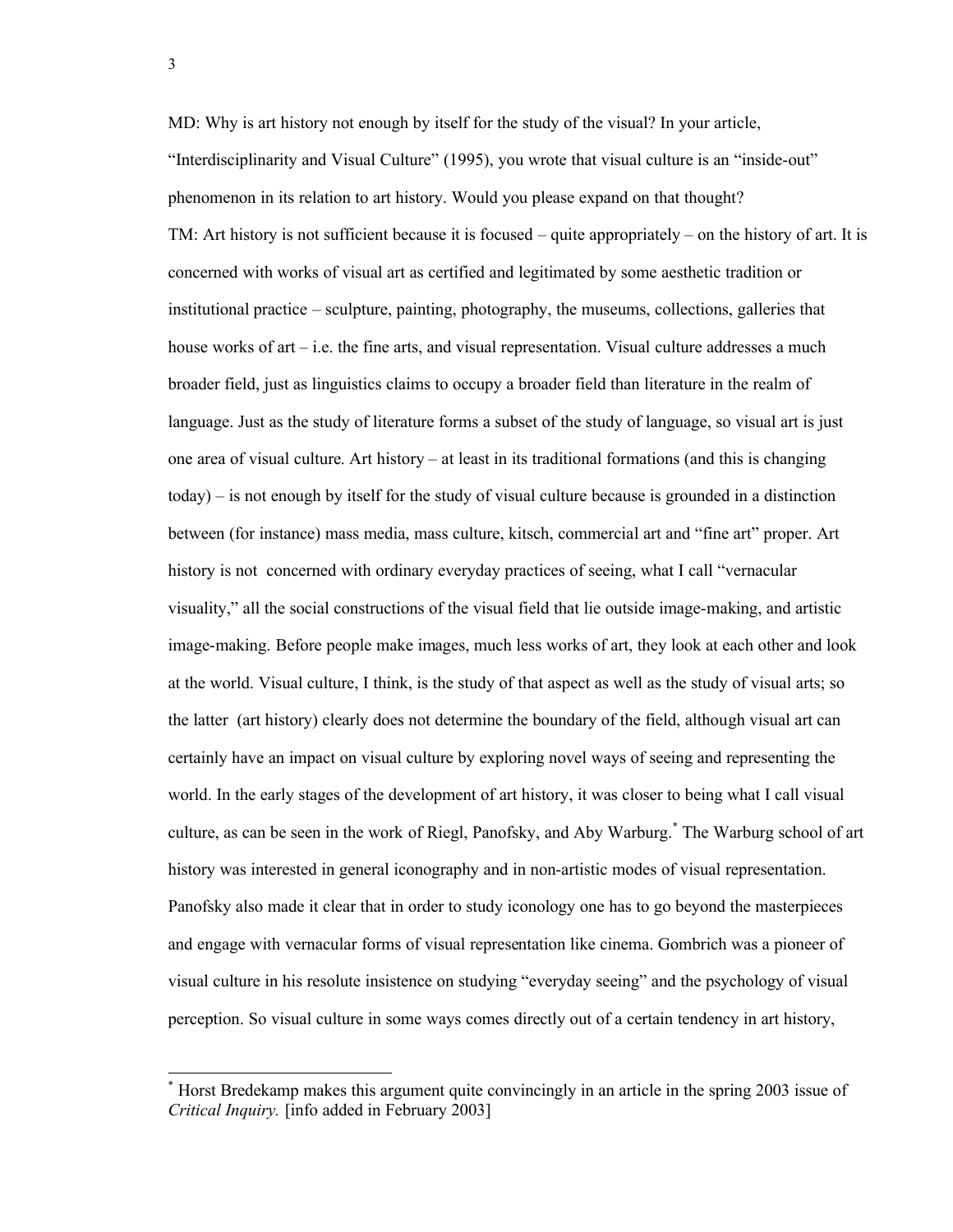many departments of art history in the U.S. are now adding "visual culture" to their names. Many of the more ambitious art historians have always been interested in areas beyond the traditional boundaries of the fine arts. There has been interest in vernacular modes and spectacle, and space, and performance, especially if you include architectural history as a part of art history. Architectural history has always been involved with visual culture because it takes a broader view. To me it seems paradoxical that architectural history is seen as a subfield of art history, since in fact most works of art – sculptures, paintings – are located in architectural spaces. It seems to me that architecture is the master art in that it is the study of the whole spatial environment where all the other kinds of works appear.

MD: That's why, probably, I was taught not to use the expression "the painting decorates the wall" by my professor of architecture when I was a student in Russia. He would remind us that architecture itself is art, a master art, and one can't "decorate" a work of art with another artwork. Thus he would encourage us to find another, more appropriate, verb. You were the first to offer a course on Visual Culture at the University of Chicago. I wander what happened to the course whose syllabus you published in 1995? In an interview with Orin Wang (published in *Romantic Circle Praxis Series*), you referred to it as "free-standing course offered from time to time." What kinds of skills is the course intended to impart?

TM: The first time I offered a course on visual culture, I started by revising Art 101, our introductory course in Art History for non-majors – a kind of hybrid formation that had elements of methodology, interpretation, historical survey, and (above all) a generous dose of what used to be called "art appreciation." I know that some people will regard art appreciation with contempt, as a very lowlevel, undemanding sort of enterprise. We live in a time of relentless professionalization, specialization, and an urge to claim a serious, scientific method for any intellectual endeavor. But science, like philosophy, begins in wonder, and my aim was to expand the field of art appreciation into *visual* appreciation, to defamiliarize the process of looking at the world as well as visual representations of the world, and to elicit a sense of wonder at the visual process. When I joined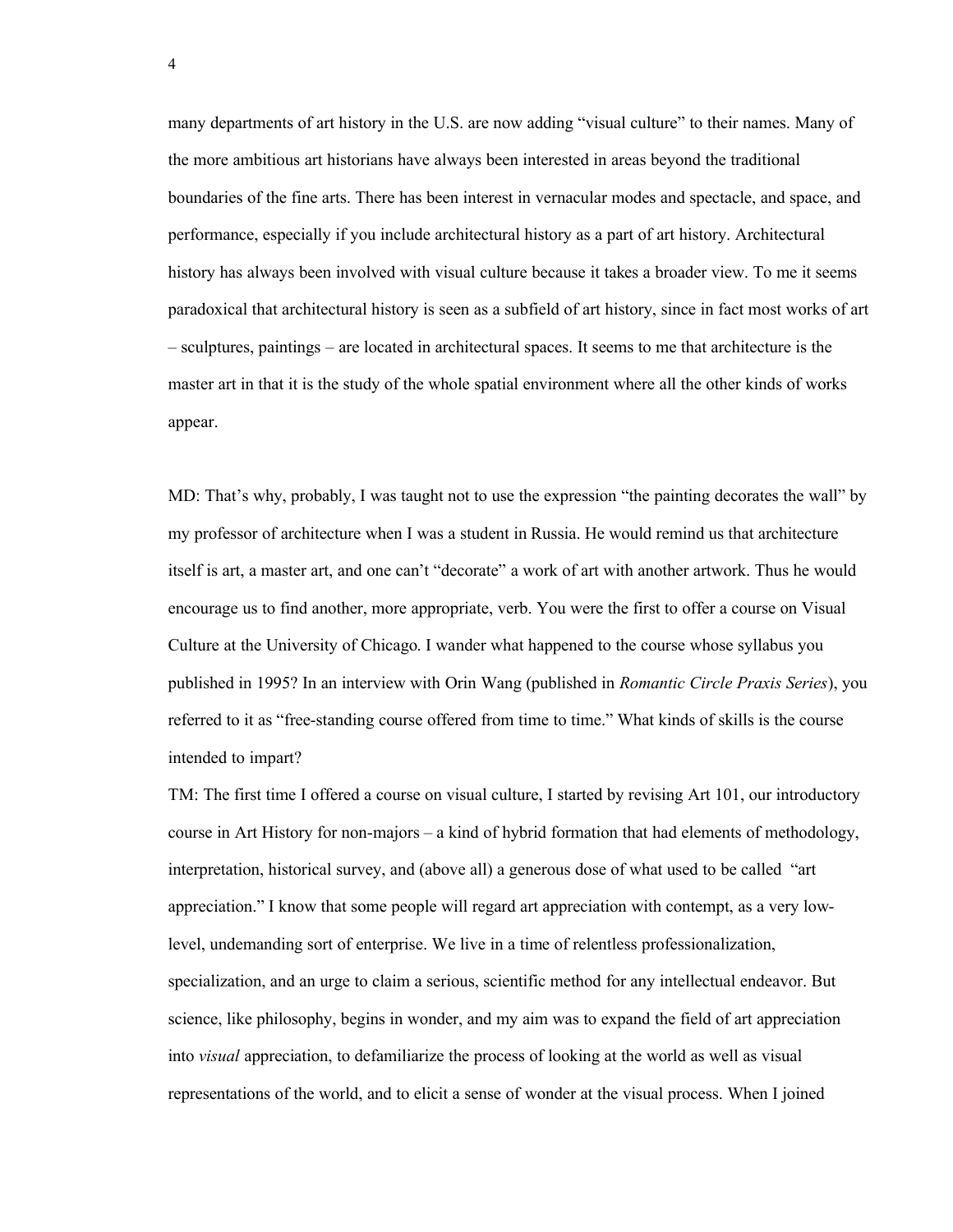University of Chicago's Art History department, the first thing I wanted to do was teach the fundamental introductory course, the most basic course in art offered; but I wanted to do it differently. I called my course "Visual Culture" because it concerns all the media, and treats the history of art as just one topic for reflection. It is not an introduction to the history of art, but rather an introduction to the study of visual culture, the way people see the world, how they mediate the world through various forms of representation and how images come into being, how they circulate. In the framework of visual culture, the electric light may be just as important as the painting that it illuminates, a point that Marshall McLuhan also emphasized in *Understanding Media*. I thought of visual culture as subsuming art appreciation within a broader field for appreciation. Thus it would not simply concern the arts, but the whole process of seeing the world. We would discuss, for instance, forensic analysis, eye-witness testimony, voyeurism, or the blind spot, as much as works of art. I felt that the important thing was first to get away from the notion that works of visual art determine the limits of the field of study, and second, that more generally even the larger domain visual images does not define its limits. The question of spectatorship as such must also be raised. There are many things we look at that are not images: for instance, buildings, landscapes, people, indeed, the "world," though represented in images, are not themselves images in any ordinary sense (unless you believe, with Heidegger, that we now live in "the Age of the World Picture," when the world has *become* an image). I wanted visual culture to break out of the fixation on image-culture, and for this purpose Joshua Taylor's book *Learning to Look* – which I found inspiring a long time ago – was useful. It used to be an art appreciation textbook. Suppose you ask yourself the question "How do I learn to look?" without restricting it to painting or sculpture; for example, "How do I look at other people?" or "Why do I look at landscapes?" or "What is it that we are seeing or trying to see?" These are much more fundamental questions, though not at all intended to displace art history or make it irrelevant, but simply to expand the range of questions, so that when you go on to study art history, you have a broader framework to think within. Also, Art 101 is a freshmen course, an introductory course, and it is addressed to students who are not aiming to become art historians. Some students intend to become scientists, and I wanted them to see that the visual process – image-making, visual observation – is as

5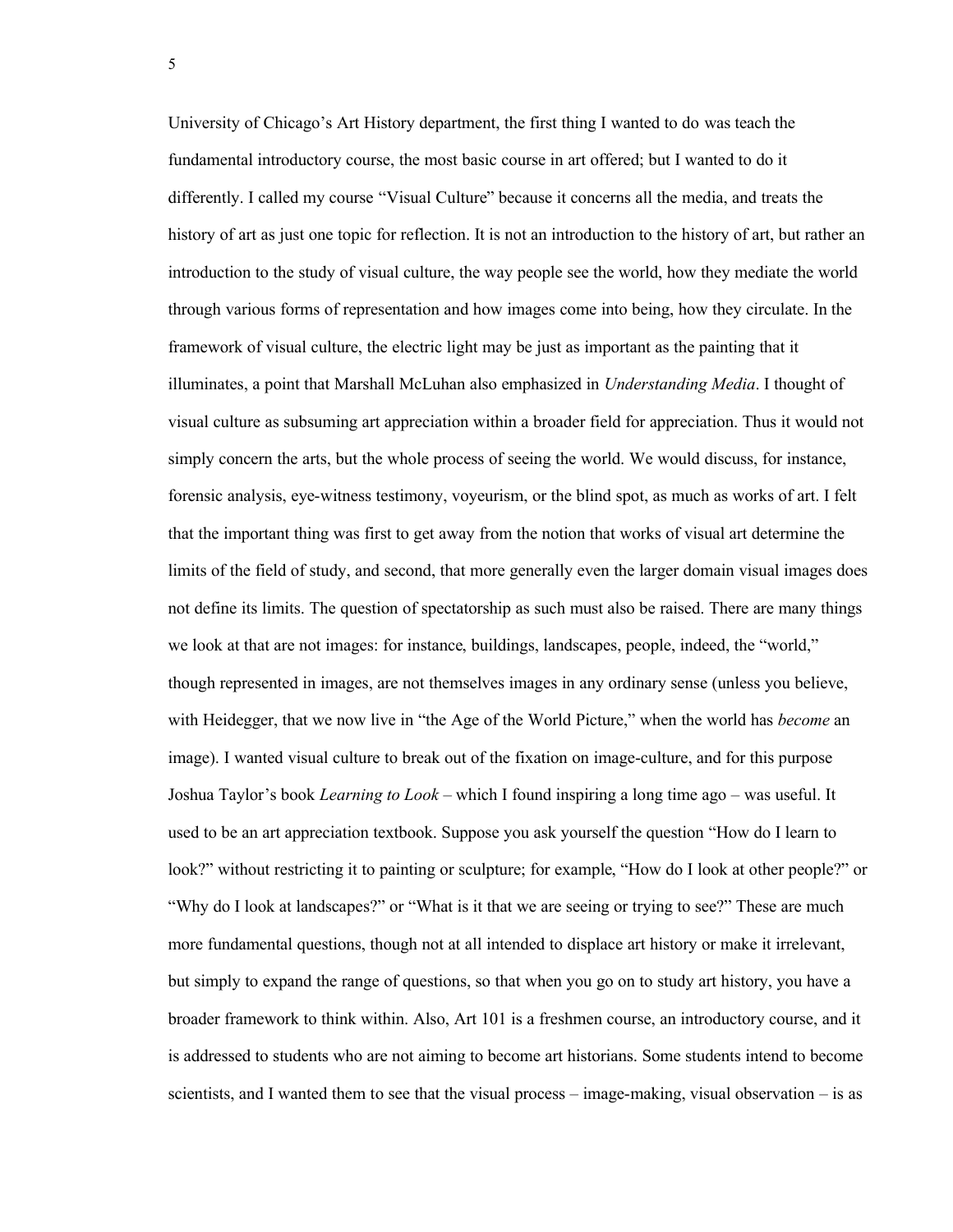crucial to scientific knowledge as it is to the artistic expression. Some students are aiming at careers in anthropology or sociology, and I want them to see that visuality is important in those areas as well. Thus, the aim of the course is to provide an interdisciplinary platform for the students to move from into almost any field. The content of the course is of a general nature which the students might find useful in their more specific disciplines. For me, it started as a way of updating and expanding art appreciation in the wake of a whole revolution in the human sciences – semiotics, structuralism, poststructuralism, feminist theory, critical race theory, psychology, cultural critique – that could now be brought to bear on the whole visual field – the "scopic regime," as Martin Jay has dubbed it – not just visual art. Although associated at the outset with art appreciation, then, it was not confined to visual art, and it was not limited to appreciation.

At the same time that I was introducing visual culture to our introductory, foundational curriculum, then, I was also interested in exploring its possibilities at the graduate level, in a way that would bring more advanced researchers in art history, literary studies, philosophy, anthropology, and so forth into dialogue around new theories of visuality. I gave a series of seminars on topics like "The Eye and the Gaze" (focused on the Freudian critique of vision and imagination), "Totemism, Fetishism, Idolatry" (devoted to the study of "hypervalued" and "demonized" images in religious discourse and colonial encounters), and "Theories of Media" (aimed at reclaiming the general scope for media studies that had been offered by the classic works of Marshall McLuhan).

## MD: How did you hit on the title for the new undergraduate course?

TM: I chose "Visual Culture" instead of "Visual Studies" because I wanted people to understand that the aspect of vision that I was interested in was its constructedness, its symbolic and imaginal formations. The name Visual Studies seemed to me too vague, since it could mean anything at all to do with vision, while Visual Culture (and this is an utterly commonplace notion) suggests something more like an anthropological concept of vision as artifactual, conventional, and artificial – just like languages, in fact, which we call "natural languages," in the same breath we admit that they are constructed systems on the borderlines between nature and culture. By calling the field Visual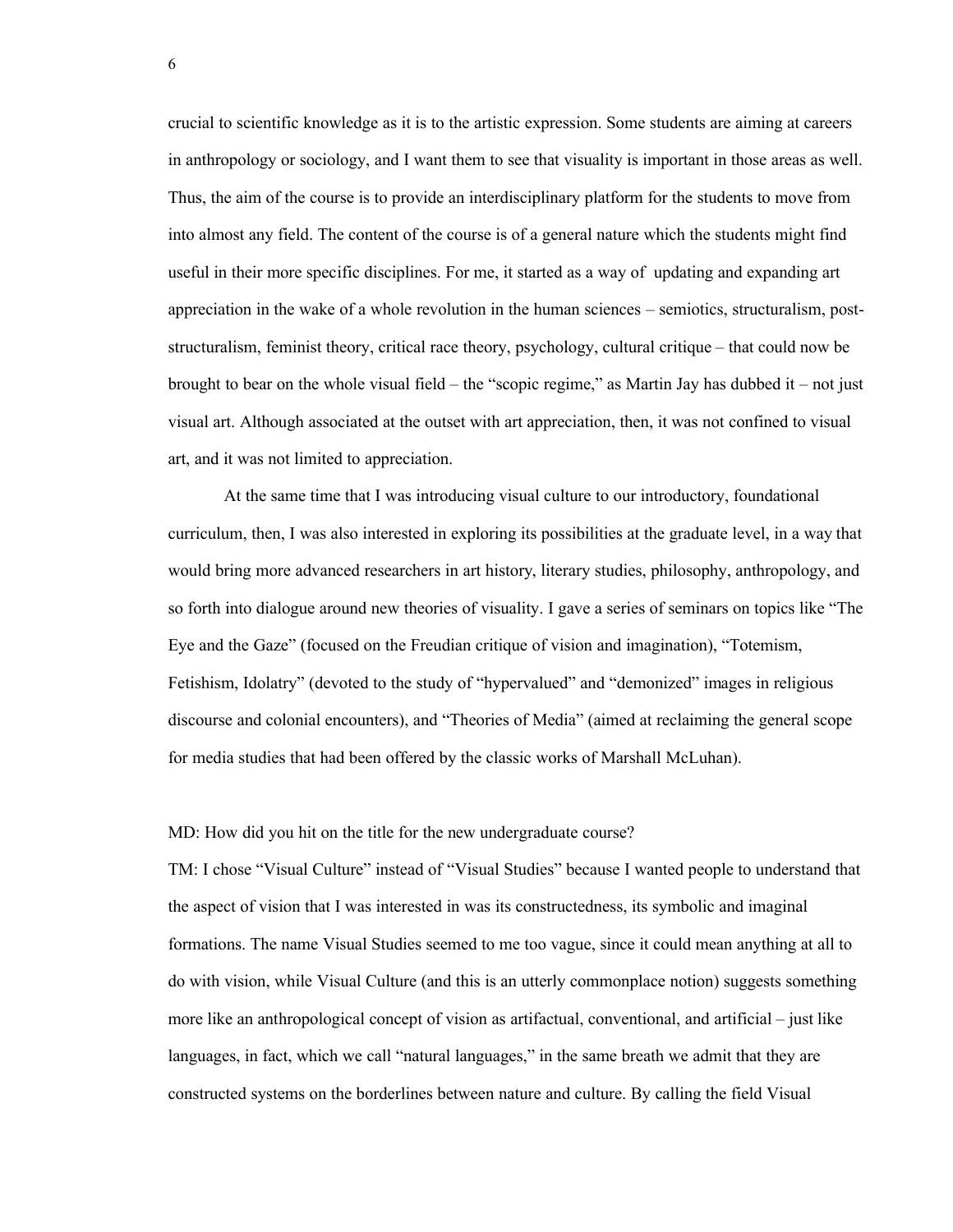Culture, I was trying to call attention to vision as itself prior to consideration of works of art or images, and to foreground the dialectics of what Donna Haraway calls "nature/culture" in the formation of the visual field. Vision itself is a cultural construction; it is like a language that you have to learn how to speak. We talk a lot about blindness in this course, and about what happens when eyesight is restored to a blind person. As you know, vision is not at all automatically restored by the repair of the physical eye; people have to learn to see, and they probably have to learn to see at an early age when the physical development of the brain is still adaptable – just like the learning of language. What is it that you learn when you learn to see? What are the parts of the visual process that have to be installed in the mind's software? I generally have students read Oliver Sacks' classic essay "To See and Not See," along with the reflections of Bishop Berkeley and Diderot on the famous "Molyneux problem," the question of what a blind person whose sight is restored after a long period of blindness will see. (The answer: very little, because vision is not a simply a mechanical operation of the eyeball, but a complex cognitive process that has to be learned.)

MD: Your definition of visual culture has been adopted by many researchers who use "cultural" and "social" interchangeably (they may use either "social construction of vision" or "cultural construction of vision" in the definition of visual culture). I am always struggling with this interchangeability. Are these terms the same?

TM: Not in theory, but sometime yes in practical usage. We do not have a perfectly appropriate word for the theoretical object of visual culture as a discipline (if, in fact, it is one). Should it be "visual sociality"? That would express what I mean, namely the social formation of the visual field, and (equally important) the visual construction of the social field. I don't want to simply replicate the clichés of "social constructivism" which are now rampant in every field of the human sciences and hardly need reinforcement from me. I see my own contribution more as a "visual constructivist," one who asks what it means to social formations that human beings are sighted animals. The way we "see the world" – the problem of visual epistemology, cognition, or perception – is important, but I think it misses the really foundational moment of visual culture, which is the *seeing of other people, and the*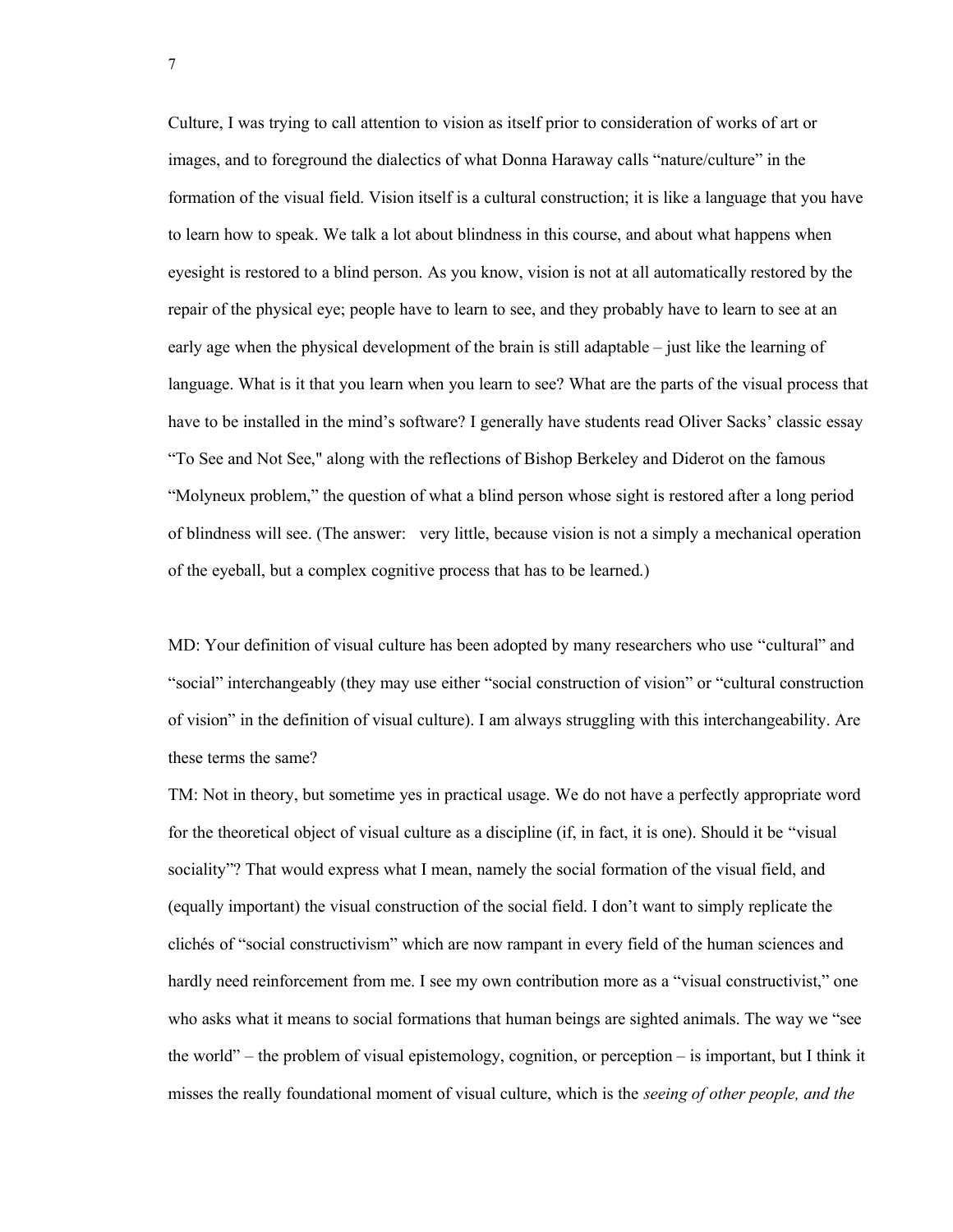*experience of being seen*, what Lacan called the field of the "eye and the gaze" and the domain of the scopic drive. Visual culture demands, then, that we not remain locked in some technical or mechanical account of seeing or visual representation, but recognize it as a field of anxiety, fantasy, and power. Visual culture is the field in which social differences manifest themselves most dramatically. It is the site, in Levinas's terms, where we encounter the Other and produce templates or search mechanisms for discriminating types of people. So an inevitable topic of visual culture is the process of stereotyping and caricature – the recognition of gender, race, sexual orientation, class, tribal or sub-cultural identity, etc. In fact, the visual field is the place where racial difference and sexual difference get inscribed most conspicuously (though not exclusively; one's manner of speaking is probably a close second in the perception of stereotypes, according to Franz Fanon). Clothing is particularly important here – fashion, the way people display themselves, presentation, bearing, and performance. The difference between culture and society, to return to your original question, is for me best captured by Raymond Williams in his essay on these terms in *Keywords* and in *Culture and Society*. Williams suggests we think of society as designating the whole realm of relations among persons, classes, groupings, i.e. so-called "face to face relations," or immediate relations. Culture is the structure of symbols, images, and mediations that make a society possible. The concepts are interdependent: you could not have a society that did not have a culture, and a culture is an expression of social relations. However, the culture is not the same thing as the society: society consists in the relations among people, culture the whole set of mediations that makes those relations possible – or (equally important) impossible. Visual culture is what makes possible a society of people with eyes. Imagine a society that is going blind, as Jose Saramago does in his great novel, *Blindness*, and you will suddenly see what visual culture – and its loss – does to a society. Read Ralph Ellison's *Invisible Man* and you will see how a racist scopic regime renders whole classes of people both *hyper*visible as a class ("Look! A Negro!" is Fanon's symptomatic utterance) and *in*visible as an individual.

8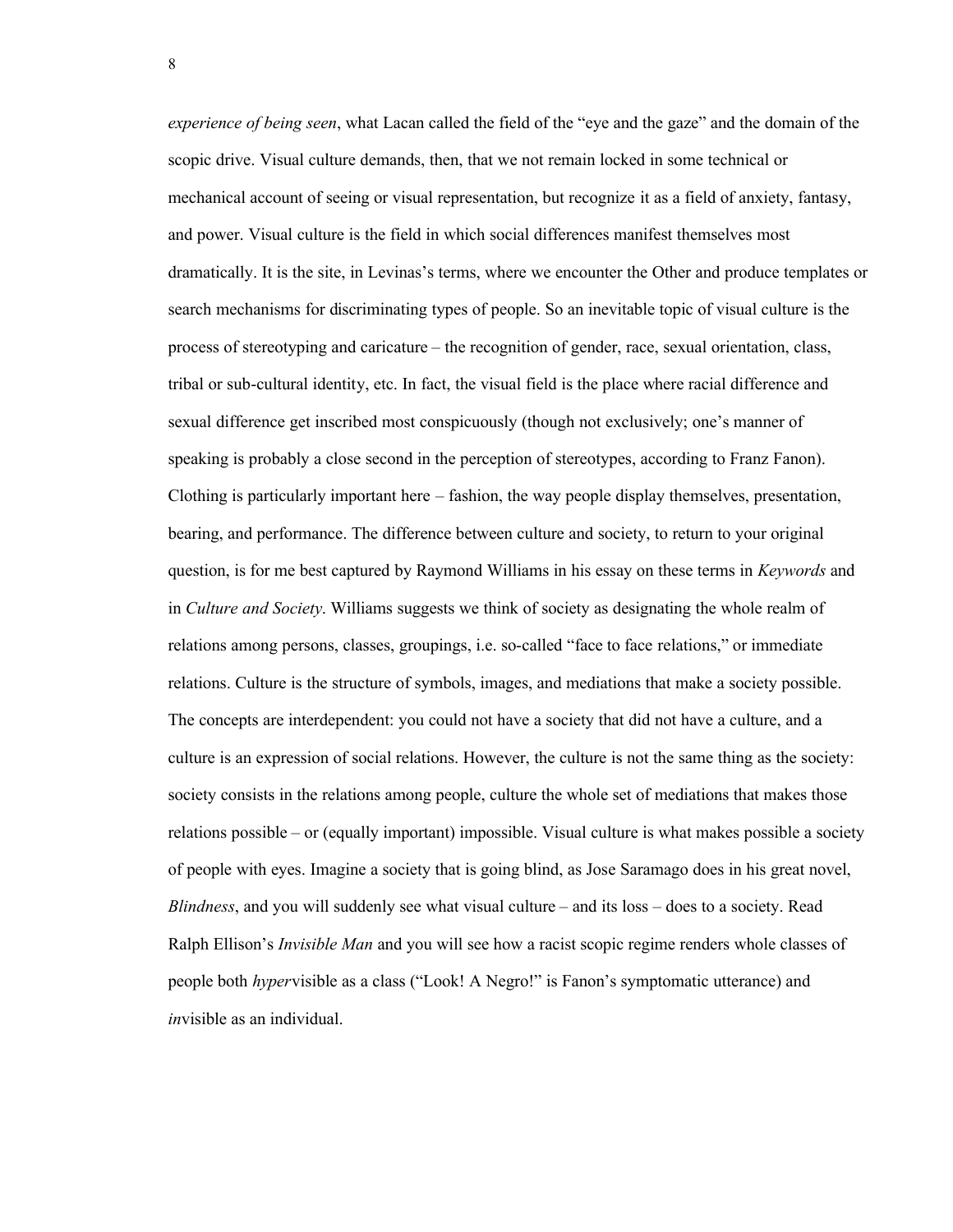MD: Coming back to what you said before, I think, it is interesting that visual culture is concerned with things that are not images, that are not representations. I had the impression, from my study of art history, that we always look at and talk about representations and thus double the world. TM: Yes, but you can't have re-presentation without presentation. Thus, presence and re-presence or presence and absence constitute the fundamental dialectics of not just visual culture, but also of audio- and textual culture. Incidentally, at some point we should talk about the audio-visual. This brings to mind another important issue. One of the criticisms that I hear is expressed by the question: "Why do you isolate vision – visual culture – from the rest?" I respond with: "The reason for isolating it is that then one can then determine much more precisely the boundaries and interactions between the way we construct the world through sight and the way we construct the world through sound and touch, in fact through all of the senses other than sight." Thus visual culture is interesting not just for isolating or singling out vision, but because in fact it allows the whole manifold of perception to become an object of study – what Diane Ackerman investigates in her superb book, *A Natural History of the Senses*. I cannot imagine talking about vision or visual culture without dealing with touch and hearing, and with the special worlds of the blind and the deaf that intersect at such strange angles with our "normal" perceptual world. I often ask students whether they would rather be blind or deaf, and their answer is almost invariably that they would prefer deafness, that they have a horror of blindness which is complete in excess of the practical importance of vision. After a half-hour's discussion, however, many of them come to realize that deafness is by far the greater disability from the standpoint of social interactions. To be deaf is to be imprisoned in an exclusively visual (and tactile) culture, a culture of hands and eyes, without ears or sound. An even more radical condition is the one explored by John Varley in his classic short story, "The Persistence of Vision," about a community called "Keller" in which the inhabitants have lost *both* sight and hearing, and have evolved a complex society based in tactility and telepathy.

MD: Why is the emergence of visual culture a challenge to "traditional notions of reading and literacy" and "as much a revolution in verbal culture as it is in the study of the visual image"?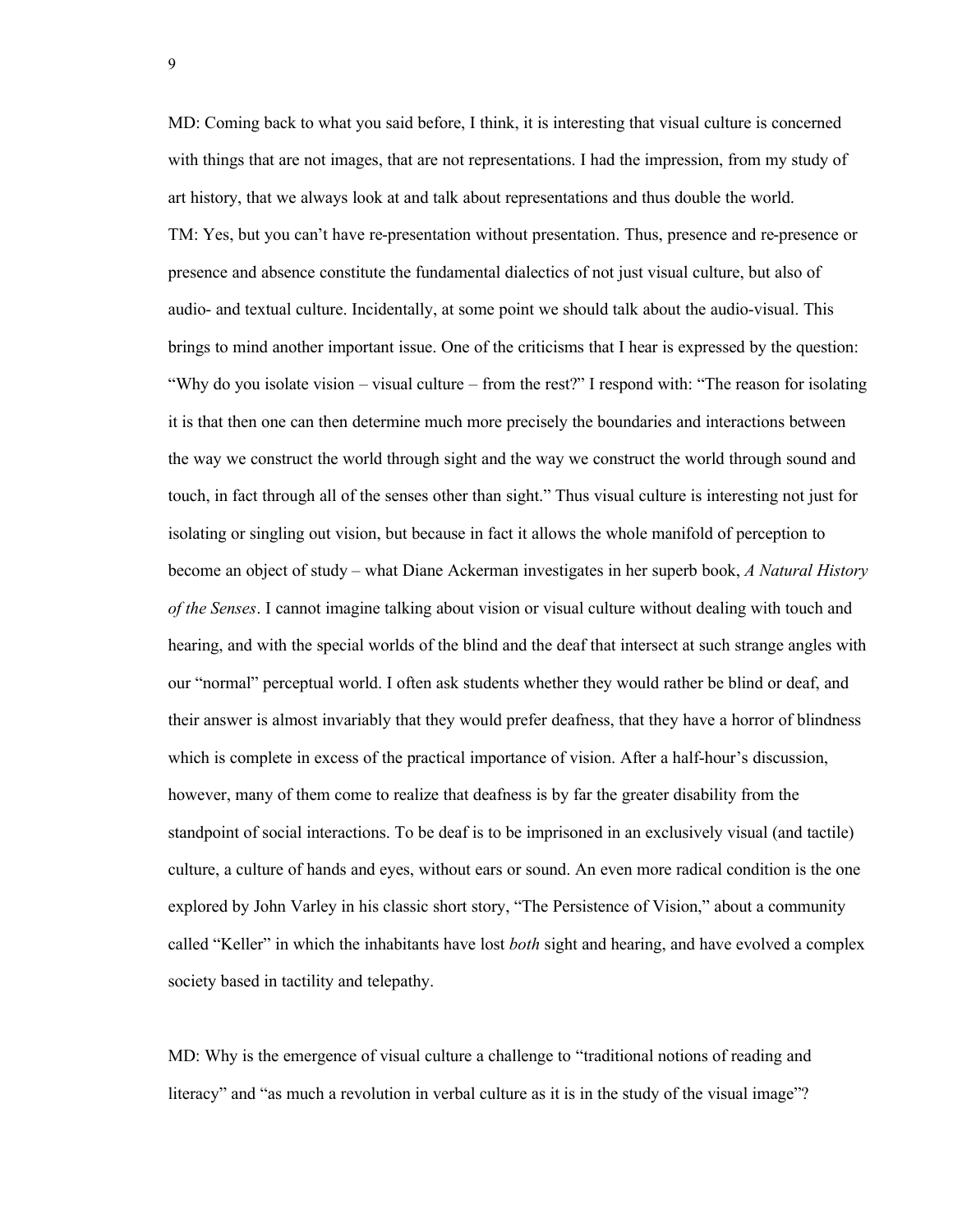TM: I would answer this in several ways. Firstly, once you foreground the question of visuality in relation to literature, a whole set of considerations suddenly emerges that you may have neglected before, for instance, the visuality of the text. The literary text is quite literally made up of visible signs, so that the alphabet and mode of inscription become an issue. One thing that students often come away with from this course is an interest in typography, graphology, calligraphy, etc. Many students involved in the study of non-phonetic writing systems, in Mayan, Egyptian, Chinese or Japanese writing, for instance, find the field of visual culture especially congenial to their research, because it encourages them to revisit the entire field of visual experience in which writing and the arts subsist. My colleague Wu Hung teaches Chinese art history, in fact, as "Chinese Visual Culture," and emphasizes the role of visual practices in daily life, as revealed in textual narratives, descriptions of ritual practices, and poetic expressions as equally important to the visual artistic monuments themselves. The problem of the image-text and the relation of the visual and the audible is inscribed directly into the notion of the text. It is not something that you have to invent or to import from somewhere else – it derives from the set of invisible conventions that make literature possible. Even language itself, if we adopt the Saussurean model of the sign, with the signifier indicated by a word ("tree") and the signified by a graphic *image* of a tree, is a mixed audio-visual, symbolic-iconic medium, which is why Saussure admits that language may not be completely arbitrary and conventional.

When one goes beyond that "literal," say, or graphic level of literature, one finds a whole realm of virtual visuality that is implied by the text, consisting of images, figures, inscriptions, projections of the space, etc. And there are specific literary genres that seem to "court" the visual, as it were, entering into an effort to rival or appropriate, conjure up or speak for, the visual world. Poems about pictures, literary texts that are heavily descriptive – "ekphrasis," or what Jim Heffernan calls "verbal representations of visual representations" – all that suddenly seems much more important in literature than before. Literature becomes not just a temporal art (as Lessing claimed in the *Laocoon*) but also as spatial art, involving the projection of virtual spaces, places, and landscapes. I think that the study of visual culture causes all those aspects to come in to view: you no longer look at literary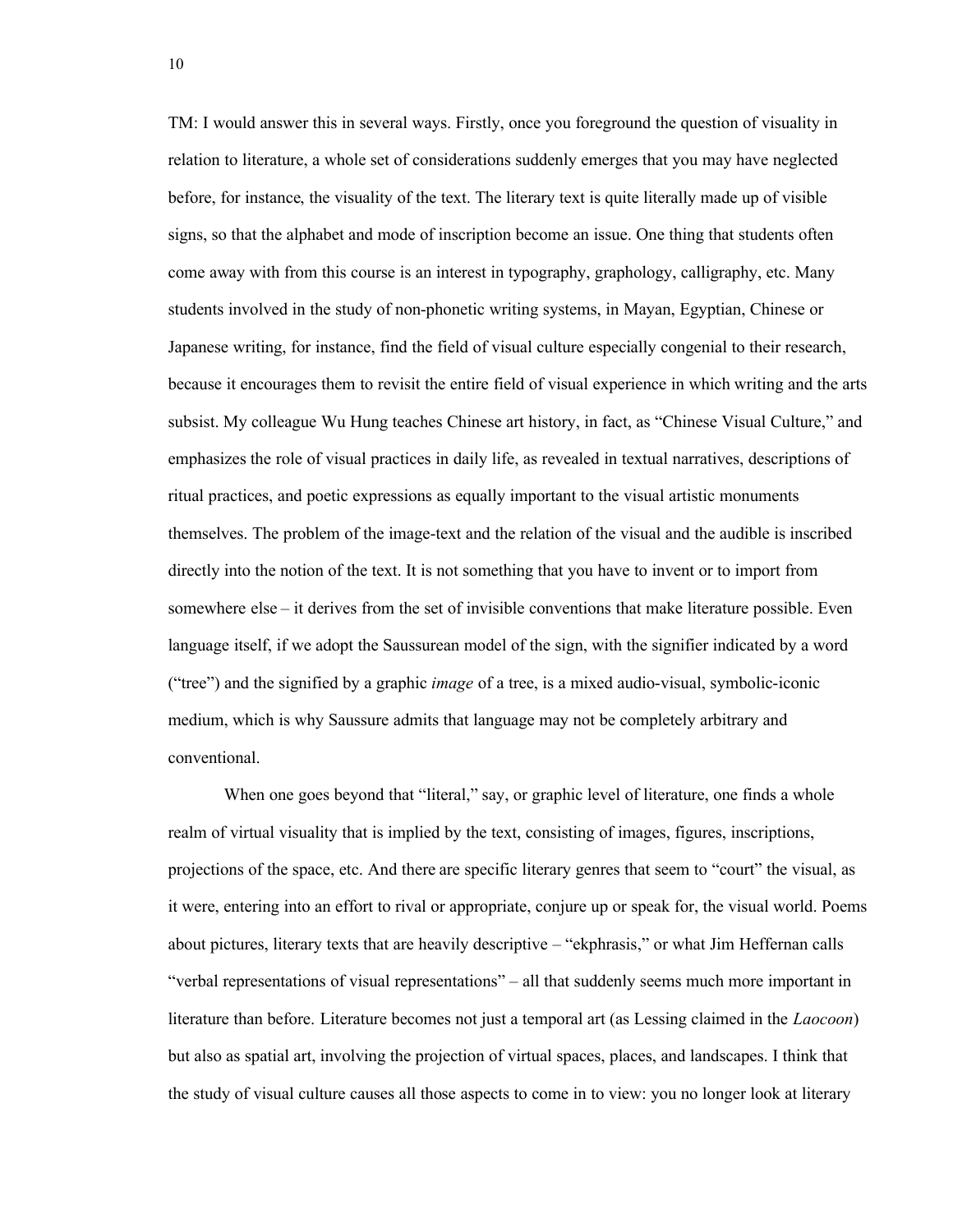texts in quite the same way; you start looking at them and actually seeing *through* them – though what exactly readers see is the subject of fierce debate. (I recommend here Ellen Esrock's pioneering book, *Envisioning the Reader*, and the important studies by Mary Ann Caws, among others.) Because we live in a culture where modern media surround us with visible signs, an era of what I have called "the pictorial turn," students are often very well prepared to think in this way, and one needs simply to call their attention to what they are already doing, to help them reflect on their pre-theoretical knowledge of seeing, the way a linguist reflects on the competence embedded in the act of speaking. Finally, I would like to say that I think of visual culture as not only referring to the world of external vision, but to internal visualization as well: imagination, memory, fantasy, etc. In some versions of this course, I have used Frances Yates's excellent book on memory systems, and coupled it with the heavy emphasis on memory, visualization, and description in the literary tradition of the slave narrative, or in cinematic renderings of amnesia like Christopher Nolan's *Memento*. In the classic systems of mnemotechnics described by Yates, memory is encoded both visually and verbally, in audio-visual, textual-graphic combinations, and has a connection to rhetoric and oratory. The memory and retrieval of a flow of spoken discourse is grounded in a visual-graphic-iconic discipline of the psyche. All the psychological notions of vision – the interior vision, imagining, dreaming, remembering, etc. – are activated by visual and literary means. Visual culture can thus help us give more content to the notion of imagination; instead of treating it as a vague synonym for "creativity," we can begin to think analytically and concretely about what Lacan called the Imaginary Register of the Psyche, along with the verbal domain of the Symbolic and the traumatic or indexical Real.

MD: I remember reading that once Carl Jung, on a train somewhere in Central Europe, saw a few words written with the use of the Cyrillic alphabet causing him to imagine descending into hell. For me, the most interesting language is Czech, because there words with Slavic roots (which I am accustomed to, but in Cyrillic) are written in Latin. Does visual culture require interpretative methodologies that are different from those which art history and cultural studies are employing?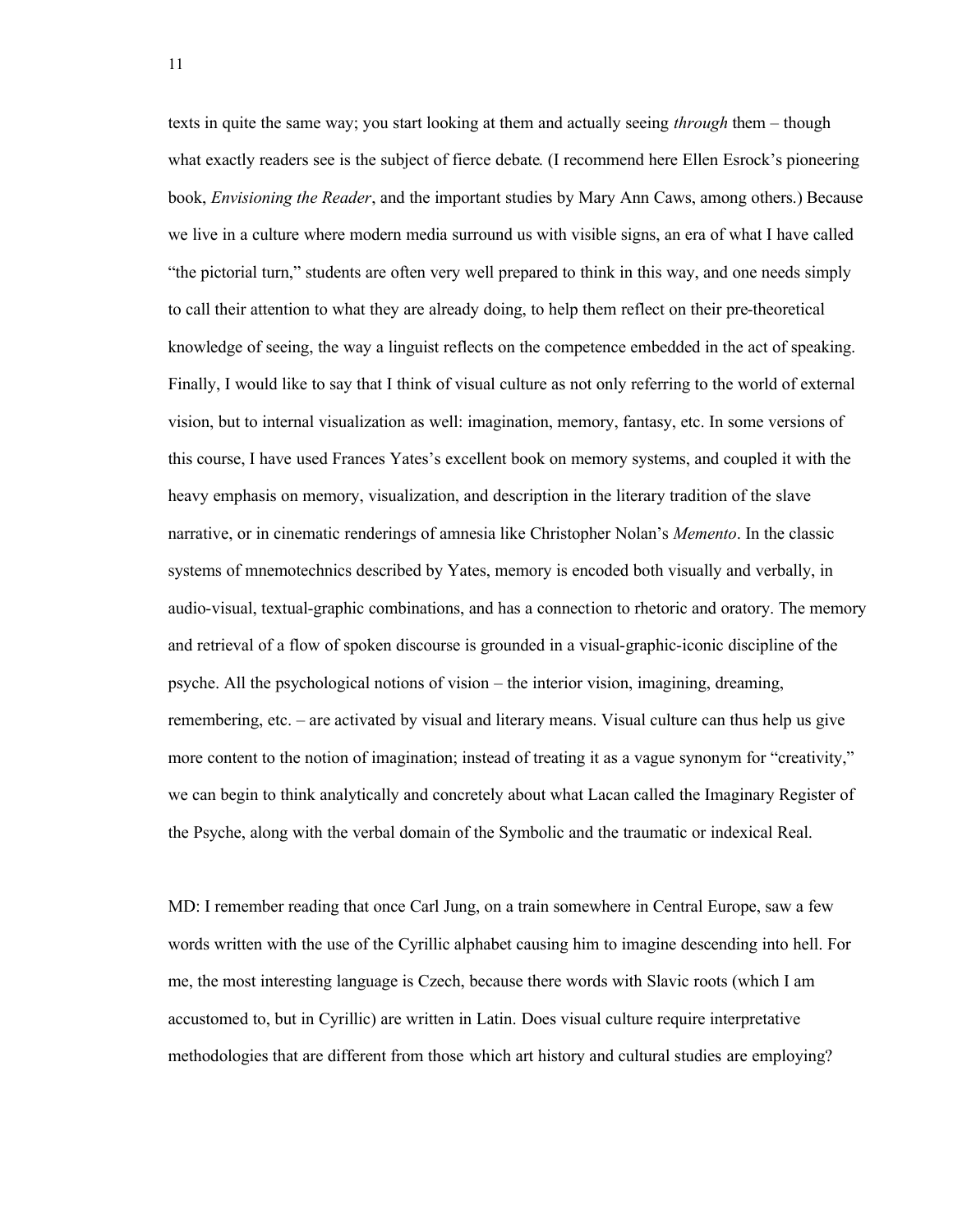TM: A lot depends on what you mean by "methodologies." I tend not to be greatly interested in the question of methodologies – Paul Feyerabend's *Against Method* influenced me very strongly at an early stage, and I've never quite gotten over it. I prefer an anarchist epistemology, in which the interesting thing is what is in question, i.e. the problems themselves, and I am willing to be quite eclectic and unsystematic about methods. The strategies of structuralist and formalist analysis, of allegorical reading, psychoanalytic or historical materialist models of explanation, all seem fair game to me, and I am inclined to follow these approaches as long as they seem productive, and (more important) to watch for the moment when they seem to break down or encounter a limiting case. I don't think that visual culture has some kind of distinctive methodology peculiar to it. If somebody would come up with such a methodology and want to communicate it to me, I would be willing to listen; however I myself just don't quite see what it could be. One methodology that I find quite problematic is the comparative method, in which, for instance, you take a literary text from the seventeenth century and you take a painting from the same century, and you say: "These are both produced in the same period, they are both Baroque works of art, one of them is verbal, one is visual, so we will compare them and demonstrate how they share the properties of Baroque culture." I think this is a very bad method that represents a primitive precursor of the study of visual culture. To me, in interdisciplinary studies, it seems very risky to use comparisons, i.e. comparative methodologies. I've written about this in an essay ("Why Comparisons Are Odious") in *World Literature Today* (Spring 1996, 70 (2), pp. 321-324) and in "Beyond Comparison," chapter 3 of *Picture Theory*. The problem is that comparison always assumes that you have reached some plateau of generality where you have a framework for comparing two things, in the Baroque period, say, or even for choosing, say, a poem and a painting as objects of comparison. Why stop there? Why not a mathematical equation, a musical score? There is no particular reason for choosing just an image and a text for comparison, and conducting a methodical inventory of similarity/difference observations. It is an exercise in which the method is fool-proof: it guarantees "results," but rarely produces discovery or surprise. Thus most of what I've written about method is skeptical. I don't think that visual culture represents a methodology. I think of it rather as a field of inquiry, a very broad field, as broad as language which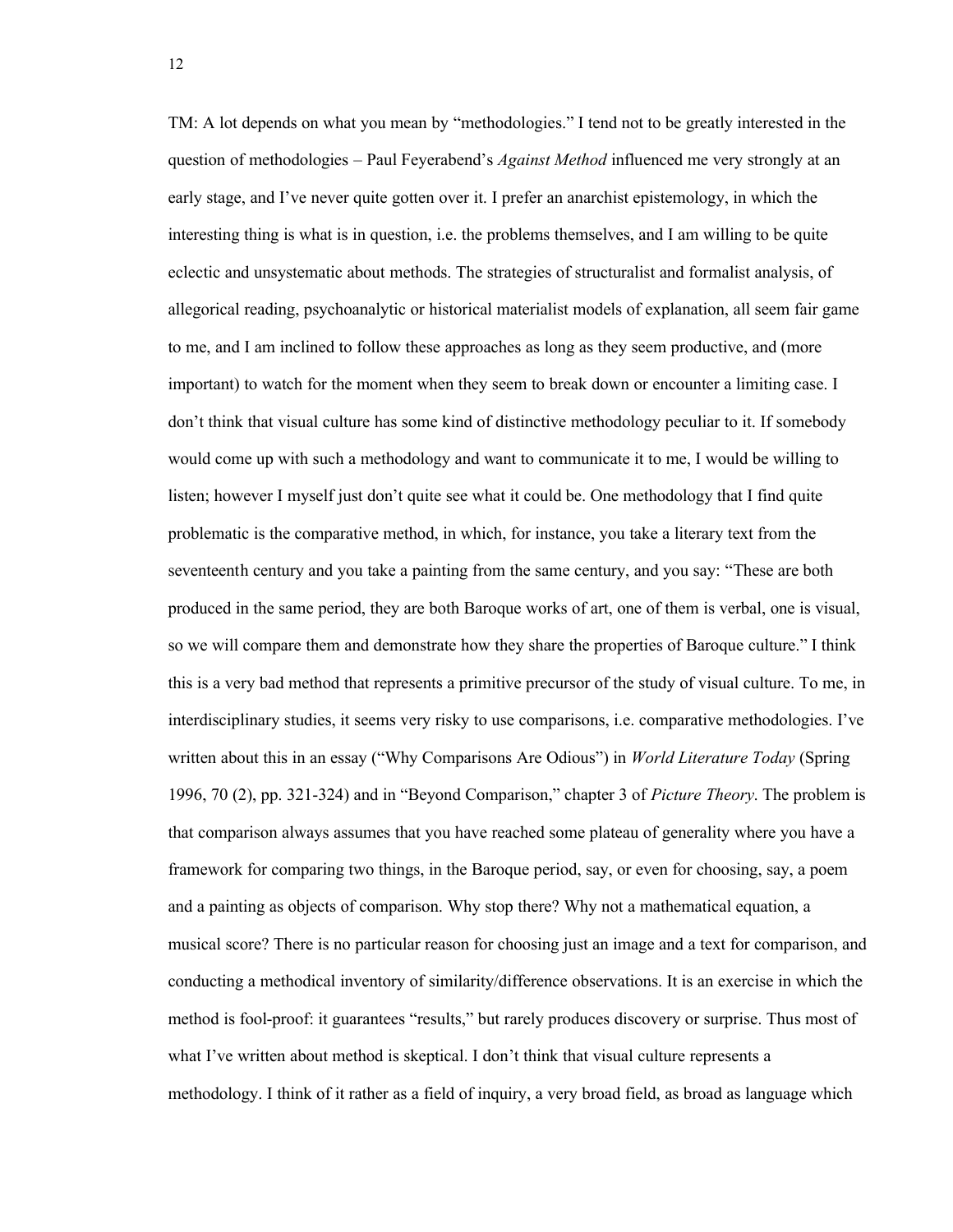is now in the process of defining its object.\*\* For more than a hundred years, since the rise of philology and linguistics, scholars have recognized the need for a general study of language. Human languages have a number of common features that allow a very broad inquiry into, for instance how languages change, what their expressive resources and limitations are, etc. We don't have anything corresponding to this for the visual field, as a result of which I tend to think of visual culture as the linguistics of the visual field, and not determined at the outset by whatever methodology might be used. One could of course invent methodologies, in the sense of describing specific procedures used to solve problems and answer questions of interest. I really don't like to begin by deciding on methodologies. I want to keep the question of methodology open, taking rather the tack that "this is my field of inquiry, here is where I will focus my attention, and these are the questions I will ask." I am not going to tell anybody that, for instance, they should use a Freudian methodology or Lacanian terminology in the inquiry, though I find these approaches indispensable in my own work.

MD: In your contribution to *Meaning in the Visual Arts: Views from the Outside* (1995) you wrote that it was not self-evident what visual culture's leading questions should be, or whether it constituted an emerging field with a potential curriculum and disciplinary identity or a transitory and ad hoc development. What would you say now?

TM: I think it does look somewhat different now as compared to seven years ago. There are new anthologies coming out every year: the Bryson, Moxey, Holly collection called *Visual Culture*, Nicholas Mirzoeff's *Visual Culture Reader*, Stephen Melville's anthology of essays on textuality and vision, and many other collections of essays. I am not sure how to assess all of that, but I do feel slightly ambivalent about it. In general, I think it a positive thing that some universities have started up programs in Visual Culture/Visual Studies; however, I make fairly sparing use of those anthologies in my own courses, partly because they consist mainly of essays that have been written in the last five or ten years, and although some of them may turn out to be really good, many of them are

-

<sup>\*\*</sup> A project that Mieke Bal is currently urging on us in an essay about to appear in *The Journal of Visual Studies.* [info added in February 2003]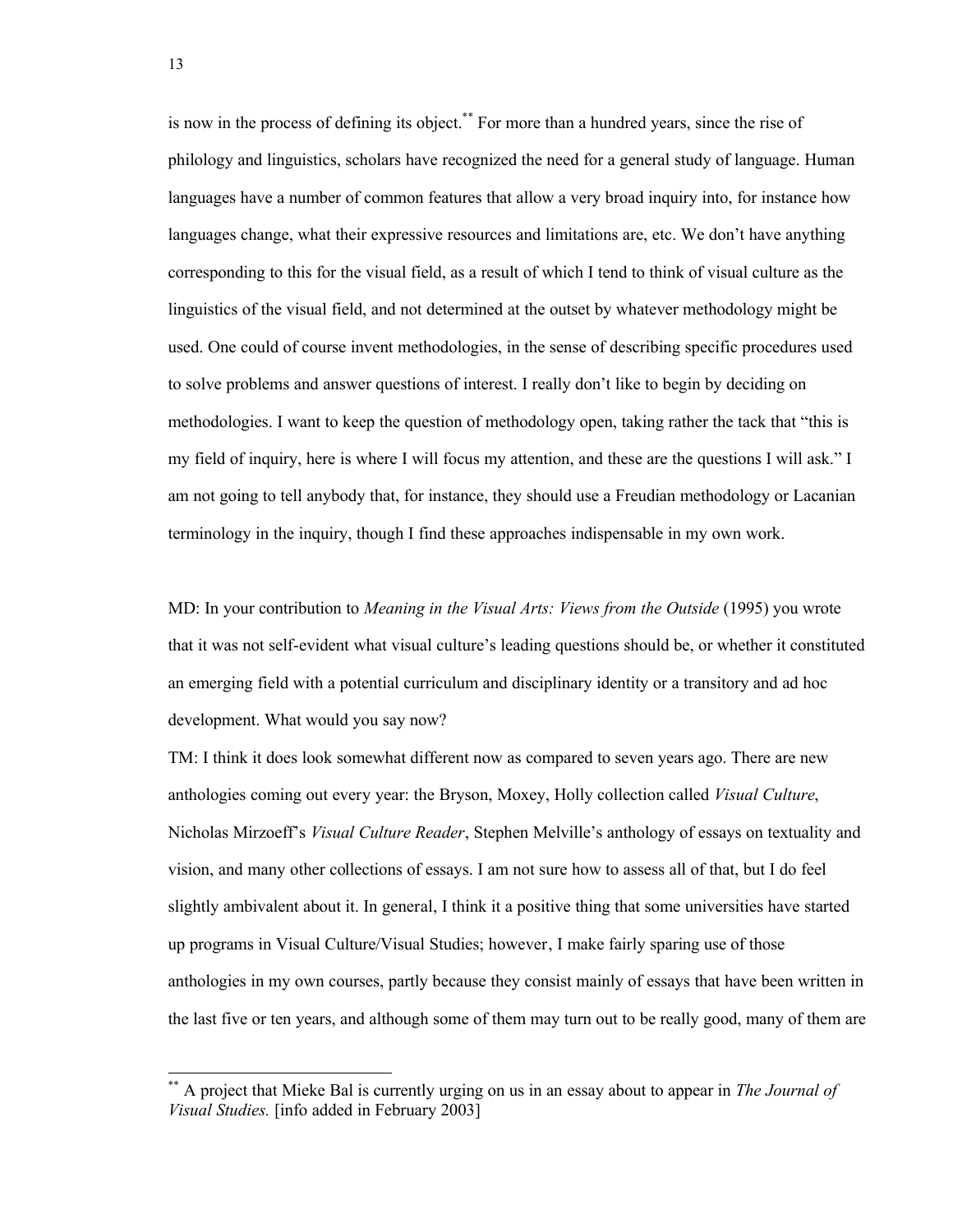very ephemeral. In my own introductory courses, I take a very conservative approach to texts, focusing mainly on classics and "primary" texts, and bringing in the recent literature as background. We read the Bible, Plato, Aristotle, Descartes, Diderot, and Bishop Berkeley; my modern canon of visual theory generally runs from Freud to Lacan, Merleau-Ponty to Sartre, with the idea that you need to have read these basics before you go on to Kaja Silverman or Laura Mulvey. I put some of the visual culture anthologies on reserve in the library and while students may use them as a background, I want them focusing on texts that I am certain will repay re-reading and reflection. The anthologies of contemporary writing on visual culture are really addressed, I think, to the advanced research seminar where one can (hopefully) assume some prior expertise in literature, the arts, and specific cultural archives, and the aim is to enter into an emerging professional conversation around the topic of visual culture. But as a teacher of pre-professional courses in visual culture, the appearance of all those anthologies has not changed much for me. I persist in asking the same questions. You may have noticed that my courses are in fact structured around a series of questions: What is vision? What is an image? What does vision do? How does the distinction "high – low" in visual arts come to being? What are the visual media? What are the differences among the visual media? Does vision have a history? These are very general questions and there are many different texts relevant to them. My choice is to stay with those very important authors whose writing will remain valuable for the foreseeable future. Thus even though I have a great respect for Norman Bryson's pioneering work in visual theory and art history, I don't feel a compulsion to teach his latest essay to my undergraduates. I'd rather have them read Aristotle. One thing I often do, as you may have noticed, is to circulate the notorious *October* "Questionnaire on Visual Culture" to my class, along with some of the responses, so the students gain an awareness of visual culture as an academic formation with a certain history over the last ten years. They should certainly know about this. I don't want them to be naïve in the sense of not knowing that there are many people working on visual culture from different angles: via cultural studies and anthropology, gender studies, critical race theory – there are many different fields involved. However, I like to try to create a kind of central core made up of the basic questions and use some of the basic and classical texts addressing those questions.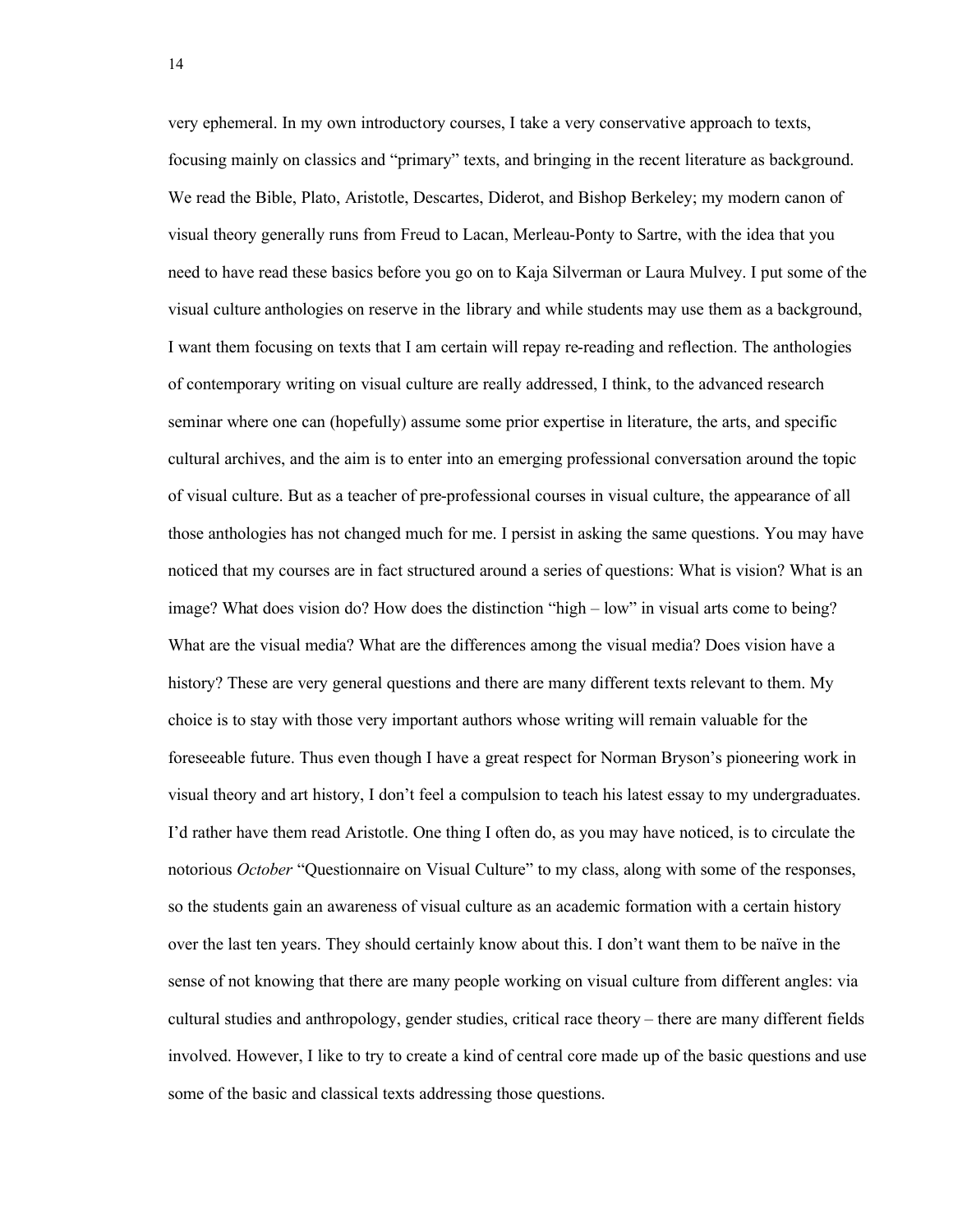MD: If there is no "high" and "low" art, how are we to define "the finest productions" of visual culture?

TM: But there is "high" and "low" art! I have never said there is no high/low distinction in visual culture. On the contrary, I think the high/low distinction is a crucial topic within visual culture. I believe that this "leveling" statement comes from the Bryson-Moxey-Holly anthology, where it is stated that a Kantian distinction of the fine arts is obsolete, and we are now in a position to replace the history of art by the history of images. In my opinion, the distinctions (whether Kantian or not) between high and low art remain valid and forceful, and I have no interest in "replacing" the history of art with the history of images. I think the history of images is important; but it is different from the history of art, it involves broader issues. And, as I have said, visual culture is even more general than the history of images. It is about seeing, not just about images. Anybody who says there is now no distinction between high and low visual culture needs to undertake a reality check. Of course, there are *mixtures* of the high and the low, and of course there are instances of transgression or bordercrossing. But the critical point is that *you cannot cross a non-existent border*. You can't transgress a boundary that doesn't exist! When images from mass culture find a place in museums, the border is thereby re-drawn as much as it is erased. I think that the boundaries high, and low, and middle all still exist, although they are continually being redefined or redescribed, and Kantianism is not the only basis for them. To say there are no such distinctions any more, is like saying that there no longer exist social classes – no middle class, no upper class, and no lower class, or that the color line has been erased because Colin Powell and Condy Rice are powerful figures in the U.S. government. Of course, these boundaries still exist – as one can verify by simple observation, or some reading of Pierre Bourdieu's sociological classic, *Distinction*. The question to ask is where and how the boundaries are being drawn in some specific situation or historical period. But the notion that Pop Art or mass culture have somehow abolished the distinctiveness of the aesthetic sphere or artistic institutions is, I think, deeply muddled. Art and mass culture, avant-garde and kitsch, are dialectical pairings, and one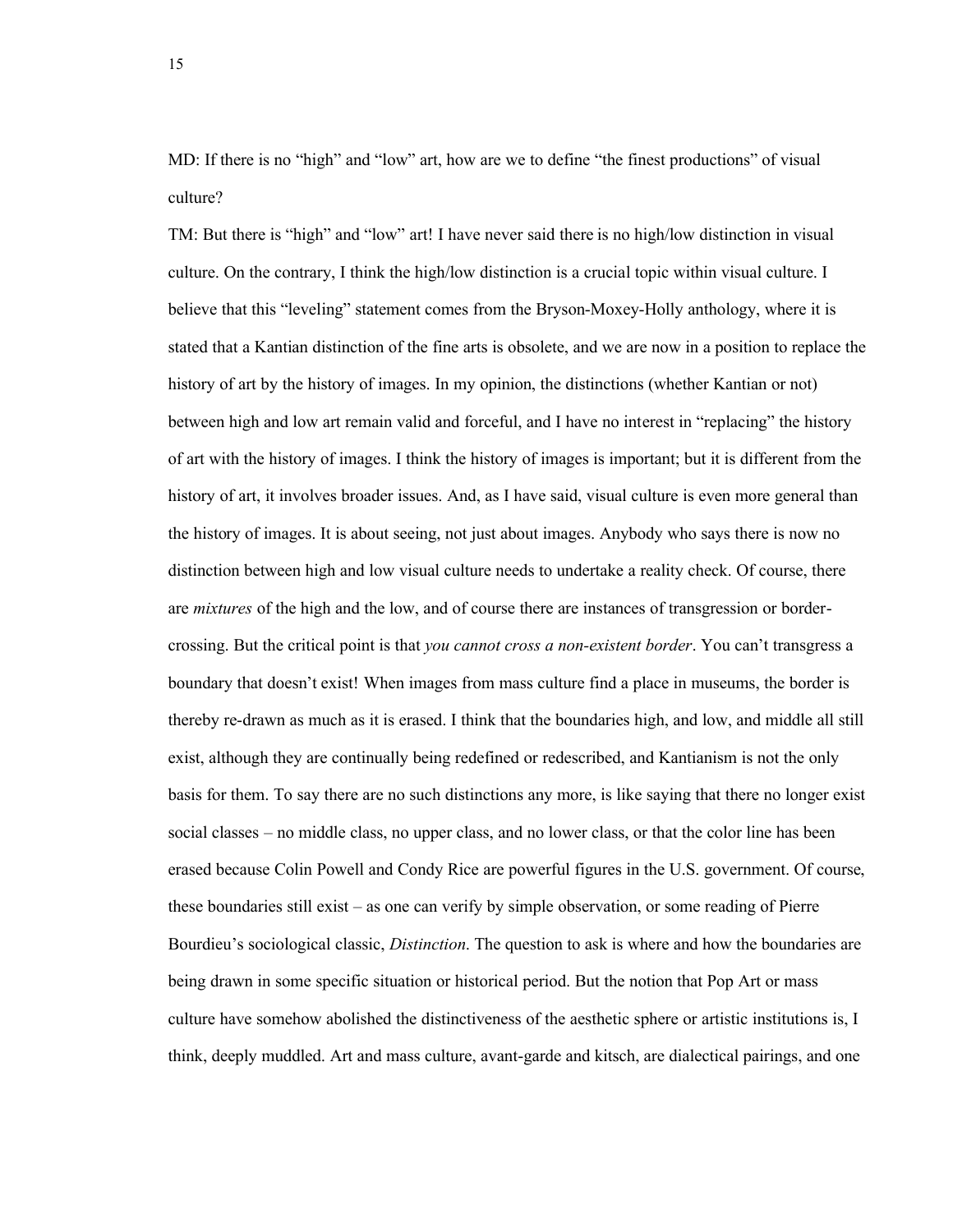could argue that the emergence of distinctive institutions of fine art actually *required* a sense of popular or mass culture from which they could be differentiated.

Your second question, namely how the "finest productions" are to be defined, is a very good one, but very difficult. The main problem here is the common assumption that "the finest productions" of visual culture – the best things – are uniquely located in the sphere of "fine art" as opposed to low or popular culture. This is simply not the case, and words like "fine" and "finest" lead us astray in this matter. The question of value  $-$  of what is finest  $-$  is independent of the distinction between high and low. "Fine art" is not necessarily fine in any sense of qualitative excellence. A very high percentage of so-called high art is bad or mediocre, yet it is still high art in that it aspires to a certain status, it is intended for museums, it aims to get established in the fine arts system, although being in itself of doubtful value. There is nothing surprising in this. The good-bad distinction is independent of the high-low one; and this independence is really fundamental for understanding the subject of value in visual culture. There are certain movies and television shows (the *Sopranos* is everyone's favorite example), which on any scale of values are masterpieces, they are very fine "works of art," in some sense, yet they are not *high* or *fine* art and do not aspire to be regarded that way, but lie rather comfortably within the sphere of mass culture. If I were to consider the topic of television commercials in my course – television often being a topic for discussion there – then one question for debate would certainly be which of them are really good and which are not so good and why.

MD: So how to distinguish between good and bad art? I'll tell you how I define it. There is a saying in Russian: "to get lost among the three paper-birch trees," meaning that, for some reason, someone is unable to find a way out of a very simple situation. (Obviously three trees do no form a forest where one could get lost. Notice also that the number "3" appears, implying that an element of magic, or the extraordinary and even divine in Christian tradition, might be involved. Another connotation would be that only a foolish person could not find his/her way out). For me, good art is the art that can "take me prisoner." I know I can "lose myself" among three sculptures of Archipenko or Henry Moore (my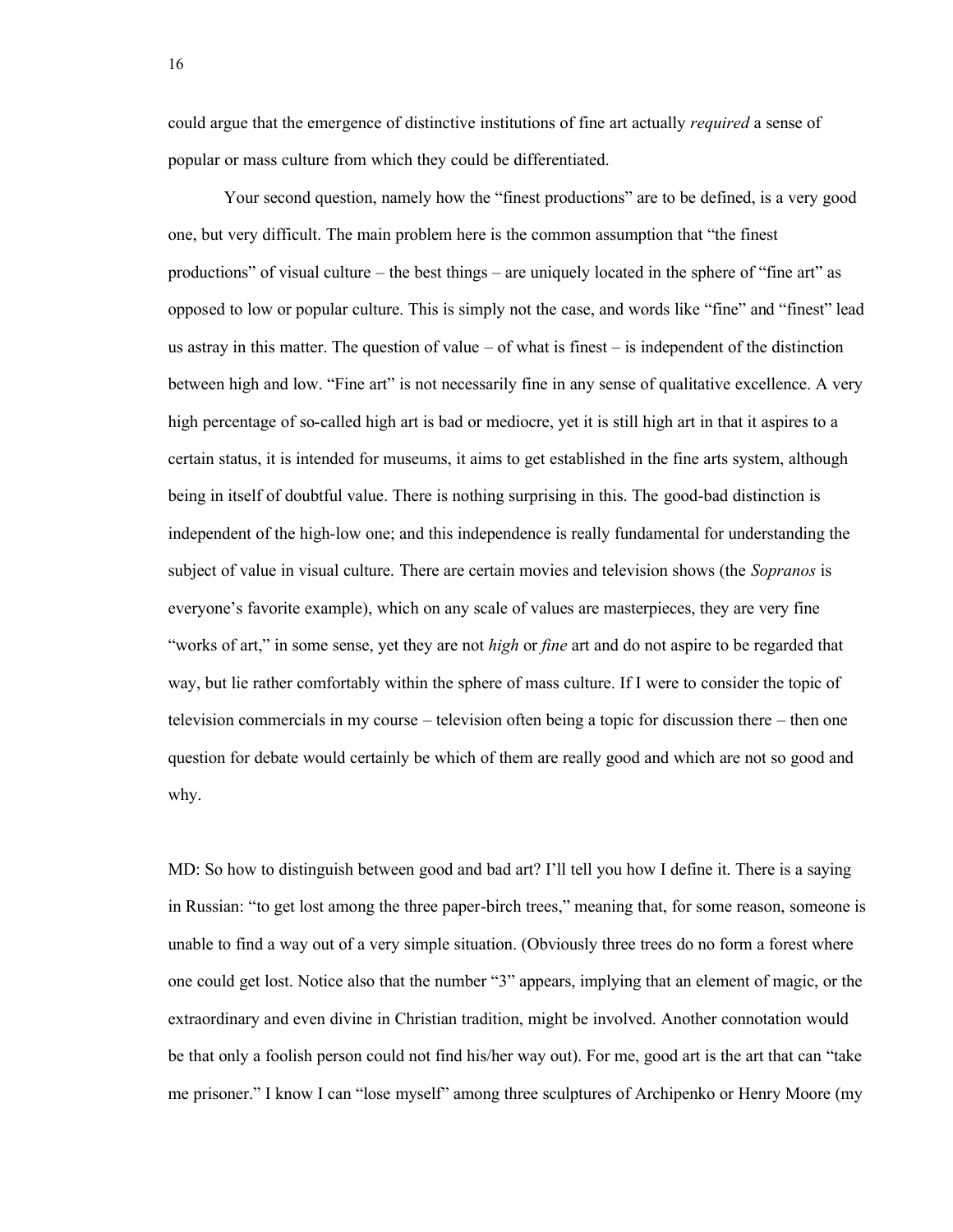favorite sculptors). Thus, for me art is good if I don't need the whole museum (forest), but just a few pieces (three trees) to be captivated, to disappear as an independent being in order to start living their life, to explore their inner space, and so on. That's my definition of good art – a very subjective one, of course.

TM: I like the example of the three trees as a way of focusing the question of value. It appeals to my dialectical or should I say "trialectical" instincts. But I would want to say that it applies to "low art" and mass or popular culture as well as to fine art. The high/low distinction is one of kind; the "fine/finer/finest" distinction is one of degree. (A real discussion of this, of course, would lead us into the nature of "kind/degree" distinction as such, and lead us to ask about those dialectical moments when a change of degree amounts to a change of kind.) But, since the best way to get oneself out of difficulties is always to draw yet another distinction, I would want to suggest that the value of *images* is somewhat different from the value of specific *pictures* or works of art. The same image or motif (say, the figure of the crucified Christ) may appear in innumerable works of art, yet about one of them you say "that's wonderful" while the others seem less wonderful. What makes the difference? There are highly traditional comments one might make about this situation: one concerning a kind of formal rightness, whether the object is arranged in the right way according to formal criteria, whether everything fits, everything is suited; there is then the question of skill in the handling of materials, virtuosity; and then the consideration of some kind of mysterious principle of animation that makes the work of art look as it does – whether the image seems to come alive in the work, so that it has a soul, anima, aura, or presence. These are all very old-fashioned notions. What I want to say here is that the reason for so much uncertainty about what the value of art is derives from the fact that too often we have made the decision beforehand as to whether or not something is valuable – i.e. as if we had a methodology already in place for coming to a decision. I think that in fact we learn what the finest things are, what the good things are, by actually looking at the works of art, and sometimes we change our minds about what counts as goodness. Leo Steinberg's *Other Criteria* is my guide here, especially his recommendation that we come with an open mind to works of art, not relying too much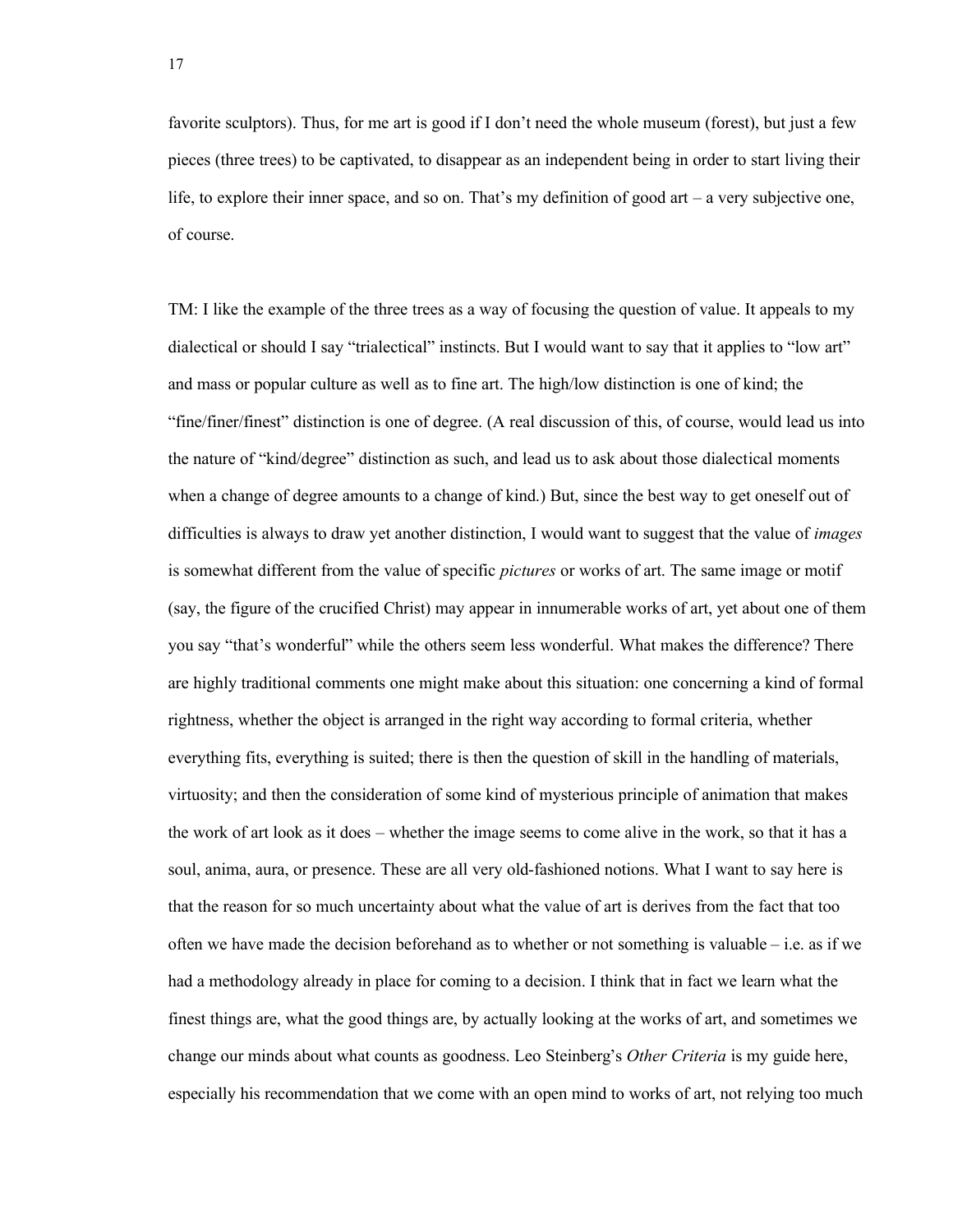on what your criteria already are for estimating their value. Steinberg maintains that the key thing in looking at works of art is to keep open the question of criteria of value, because, he asks, where do we get those criteria in the first place? The answer can only be that we get them from works of art. After you have looked at a hundred works, you may have formed certain criteria, but if you wish to develop your appreciation you need, at least in principle, to keep those criteria open for revision on the basis of further experience. It is not just that you come to value new works of art, but that new works of art may lead you toward new values. With images, by contrast, as in a repeated motif like the crucifixion, the question of value is not located in the individual picture or work, but in the circulation of the image, its proliferation and durability in the whole sphere of visual culture. The image in itself will, in this sense, probably be familiar and utterly banal in direct proportion to its value *as image*, even though it may appear in thousands of mediocre works of art.

MD: Yes, I agree. I think this is very important, especially for art historians who often inherit their vision criteria from their mentors and then just use them, without any revision. There seems to be a lot of interest in the study of visual culture in academia today. In your opinion, what will happen to the field in the next ten years?

TM: I really don't know what is going to happen to it; it does seem that it is becoming institutionalized. That may be a good or bad thing, depending very much on how it comes about. I can tell you what I hope for, and that is – whether the subject is called Visual Culture or Visual Studies or whatever else – that students in many disciplines will come to realize that the visual process, visual experience, media, representations, images, works of art, all this in its totality, is well worth studying. The way I see this as being best effected at the present time, in my university, is by teaching visual culture as an introductory-level course, like an art appreciation course. Since this is a course that entering graduate students can take, my classes are attended by students from art history, cinema studies, comparative literature, philosophy, anthropology, religious studies and the sciences (biology, physics, and so forth). I like the idea that the topic is broad enough and important enough to be really relevant to just about any field of human knowledge. As I see it, there is no field of human knowledge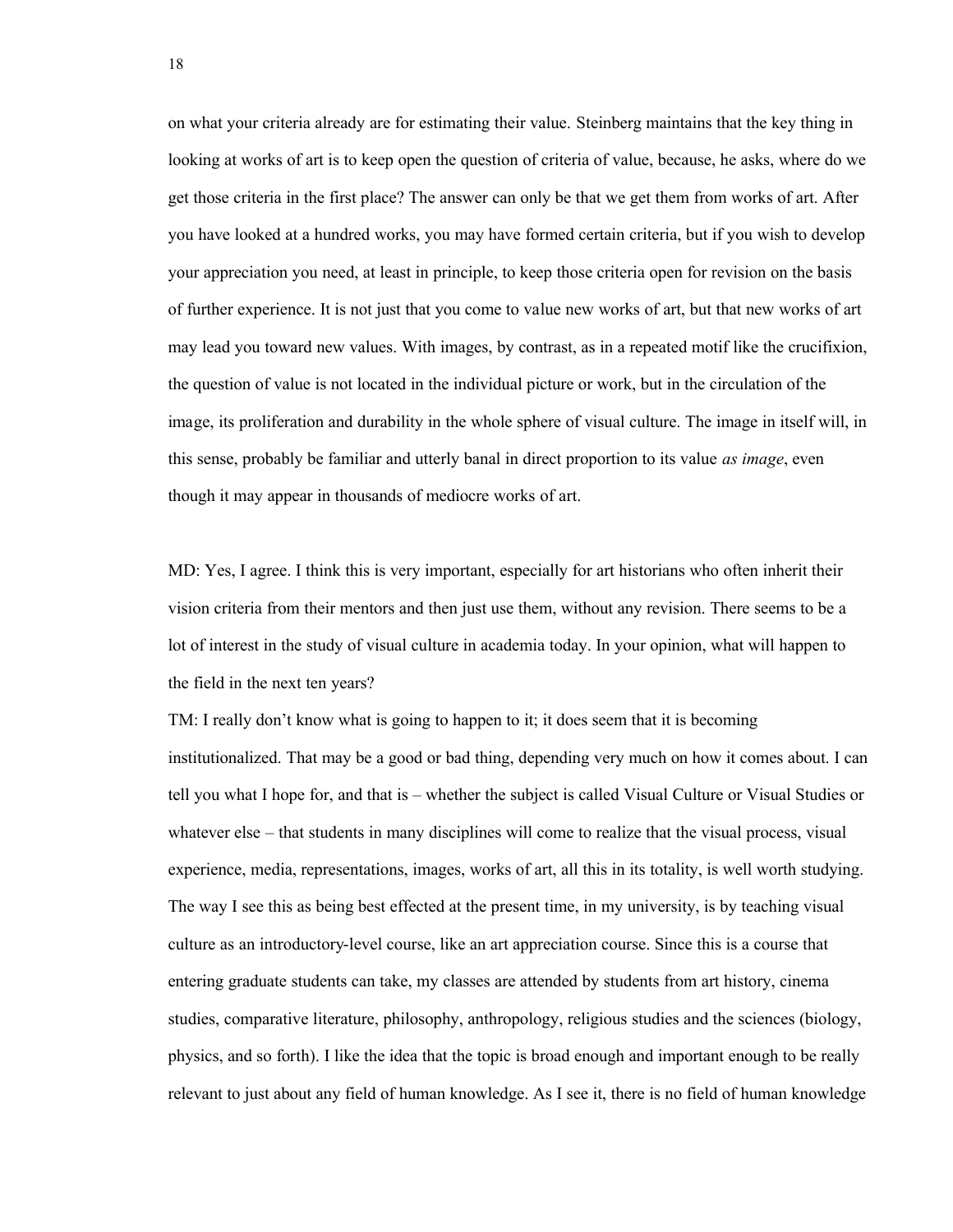that does not involve some engagement with the visual field; it is a crucial part of technology, for example. I like to think about the course as a kind of introduction to seeing, or to the problems of seeing, and not necessarily as an isolated discipline.

What will happen over the ten years? I don't know. I can tell you what I want students who take the course to get out of it. I want them to have the very broad understanding that visual culture has a history, that the way people look at the world and way they represent it changes over time, and that this can actually be documented, and not just in the visual arts, but in literature as well. These changes are related not only to changes in technology, but also to social transformations, changes in social structures. I want them to start thinking anew about many seemingly ordinary problems.

## MD: What are some of the topics that your students have written on?

TM: The variety of these is astonishing. Of course, some have written about photographs, paintings, poems, sculptures, installations, museum displays, etc., but they've also written on "stranger" topics, such as postcards, twins and doubles (the idea of visual resemblance, where one person looks like another), and clowns. I have one student who wrote about mime and who actually performed a mime show for the class while describing verbally the inner sensations of the mime in the act of performance. Another wrote about the history of the viewmaster, those little devices that people once used to document their vacations. Some have written about things like sunglasses and mirror shades, asking why people like to wear sunglasses, why they signify glamour and "cool," beyond the obvious practical reason of protecting the eyes from intense light. And the question is: why is that so often coded as attractive, appealing, or (sometimes) menacing. (Sartre and Lacan on "the gaze" are of course very helpful here). Some students have focused on the problem of *face* as fact and metaphor (losing face; face-offs; "face-to-face" relations, and the question of the *sur*-face), which can lead on to discussions of cosmetics and face paint, clothing and fashion. In connection with this particular topic I usually direct them to Roland Barthes' introduction to the fashion system. Some have even written about eye color, or about blindness or deafness – the deaf live in an almost purely visual and tactual world. So my inclination is not to offer the students a particular methodology or discipline, so much